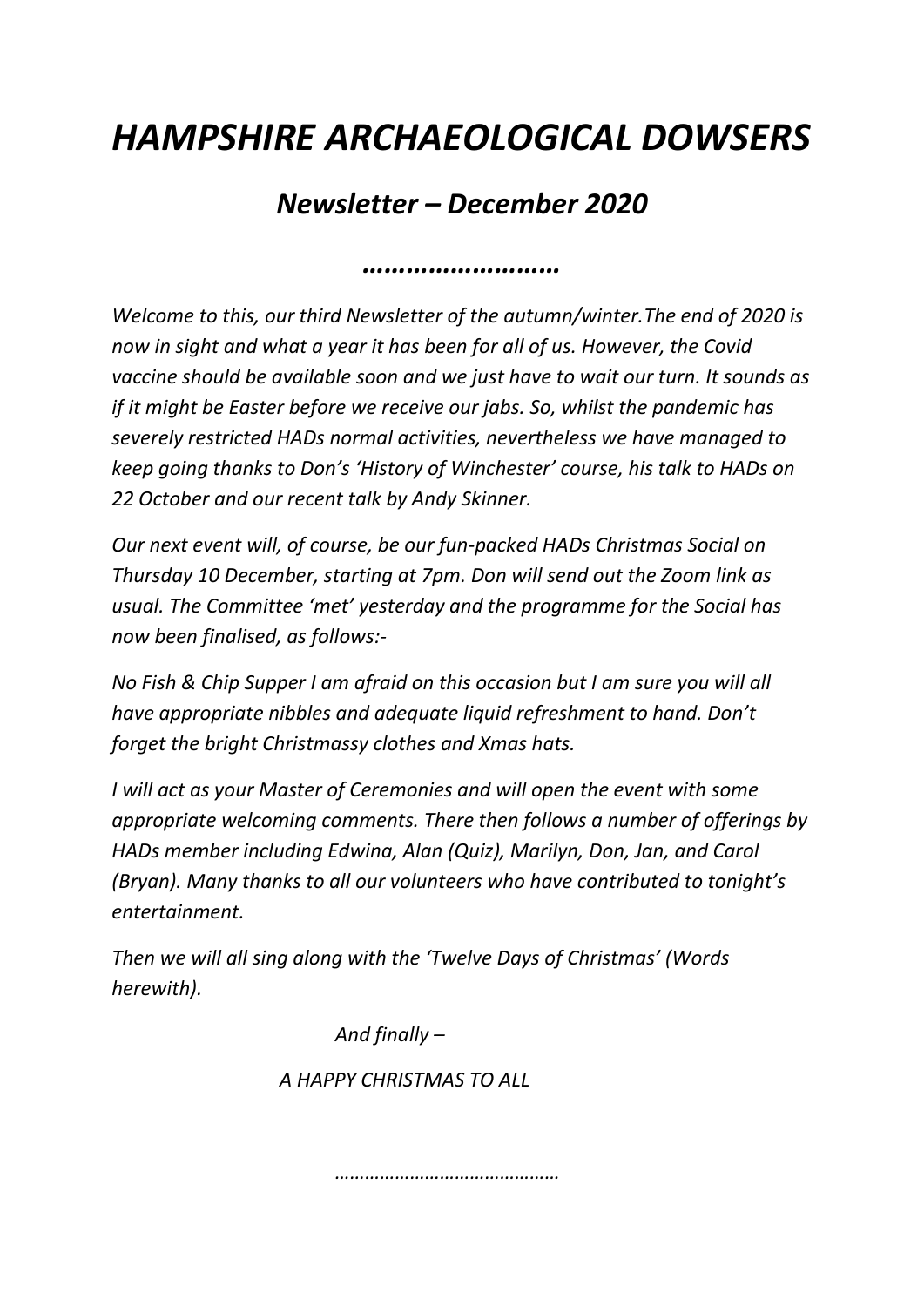*We had hoped it might be possible to arrange our usual pre-Christmas Dowsing Event but because of the continuing Covid restrictions that won't be possible. So our Christmas Social will be our last event of 2020 – the year we will all remember!*

*As for the future, we will reconvene via Zoom on 28 January with Don's talk on 'St Kilda – the Forgotten Island', followed by our 2021 Annual General Meeting on 25 February and then on 25 March Andy Skinner will be giving his second talk of the season with 'Southampton in the Age of Spas, Springs and Highwaymen'*

*And then, hopefully, we will soon restart our normal HADs spring activities.*

*Paul (Herbert), Chairman, HADs*

*4 December 2020*